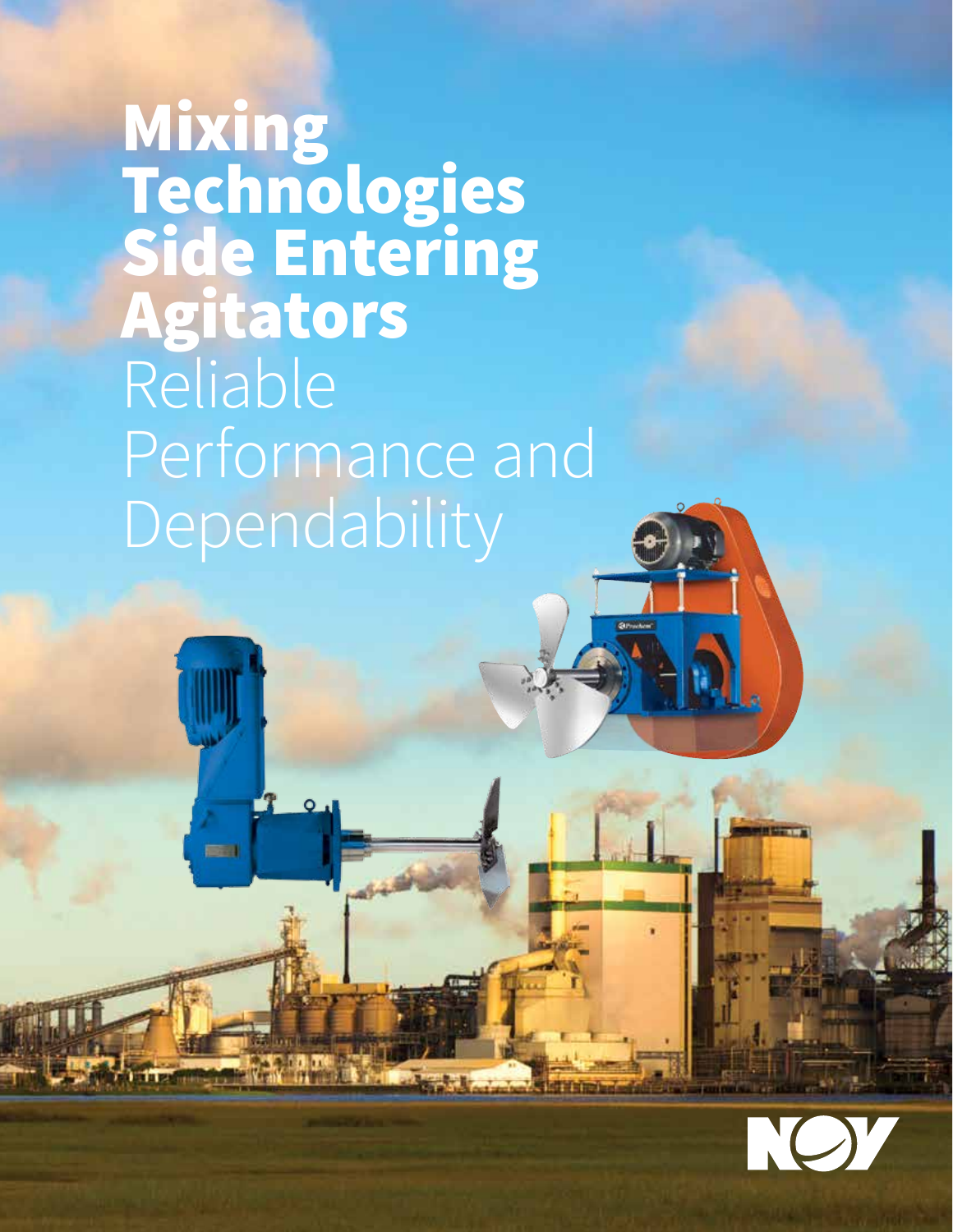# The Proof is in the Performance

### Innovative Solutions to Satisfy Your Needs

We have the capabilities, knowledge and experience to effectively evaluate application requirements and apply and/ or customize our high quality mixing equipment to provide innovative mixing solutions that:

- Perform consistently
- Minimize maintenance costs and downtime
- Provide long service life
- Optimize total cost of ownership

We market our side entering agitators under the Chemineer™ and Prochem™ brand names. Side entering agitators as compared to top entering agitators typically:

- Utilize higher HP at faster rotational speeds
- Mount easily to the side of vessel with a simple pipe leg support on tie rods
- Have shorter shaft lengths and weigh less

### The Mixing **Technologies Difference**

The extensive line of Chemineer and Prochem side entering agitators offers numerous benefits to the customer not often found in competitive equipment including:

- **Application versatility** proprietary ChemScale™ method for effective agitator selection with both gear or belt driven configurations
- **Proven performance and extended service life**—heavy duty bearings and shafts
- **Optimal mixing efficiency** —high performance impeller options
- **Ease of maintenance**—tank shut off devices and multiple sealing options



*Prochem side entering agitators satisfy critical mixing applications worldwide*



### Drive Choices for Application Versatility

We manufacture and market both gear driven and belt driven, side entering agitators with over 60 years of field proven performance. Designed for demanding applications

in Pulp and Paper, Flue Gas Desulphurization (FGD), Biofuel, Petroleum Blending and Storage, BS&W and CPI vessels to name but a few, these agitators provide rugged dependability, application versatility and easy, economical maintenance.

We offer three side entering agitator designs to meet the specific requirements of your applications. The HS agitators feature a spiral bevel gear driven design for demanding applications that include significant fluctuations in load. The PB agitators feature a belt driven design that incorporates



a pillow block bearing configuration for economical performance and easy maintenance. The MD agitators also feature a belt driven design, but incorporate an innovative bearing cartridge configuration that protects the bearings from the process fluids.

NO 7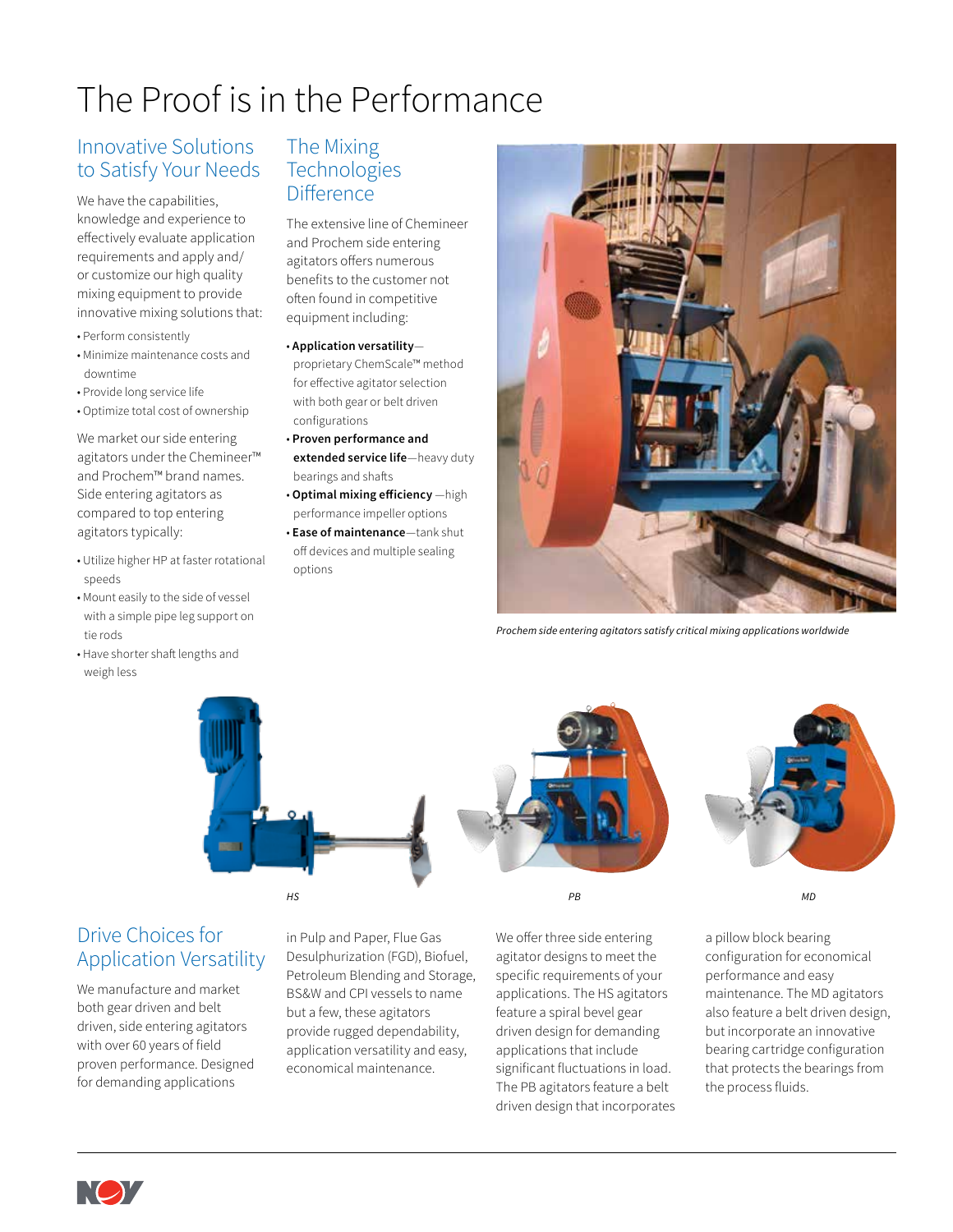# Chemineer Gear Driven Agitator Advantages

The HS gear driven, side entering agitators offer ruggedness and dependability in an extensive range of applications. Designed for maximum service life, the HS agitators use precision machined, surface hardened spiral bevel gear sets, high capacity tapered roller bearings and heavy duty output shafts.

# Features and Benefits

|                             | <b>Features</b>                                                                                           | <b>Benefits</b>                                                                                                                                                         |  |  |  |  |
|-----------------------------|-----------------------------------------------------------------------------------------------------------|-------------------------------------------------------------------------------------------------------------------------------------------------------------------------|--|--|--|--|
| <b>Design Parameters</b>    | • Four standard sizes ranging from 1 to 75 HP<br>• Custom designs available for higher HP<br>applications | • Extensive power options to satisfy a variety of applications                                                                                                          |  |  |  |  |
|                             | • Two standard output speeds<br>-350 and 230 rpm for 60 Hz designs<br>- 290 and 190 rpm for 50 Hz designs | • Application versatility to meet specific requirements                                                                                                                 |  |  |  |  |
|                             | • Hardened spiral bevel gearing                                                                           | . Higher power transfer efficiency than other types of gearing<br>for heavy duty performance<br>• Generates less heat for long service life                             |  |  |  |  |
| <b>Gearing and Bearings</b> | • All gears load rated per AGMA standards and<br>inspected to AGMA Quality 10 levels                      | • High quality ensures performance to meet all demands                                                                                                                  |  |  |  |  |
|                             | • High capacity, tapered roller bearings used<br>throughout                                               | • Exceptional wear resistance and long service life<br>• Rated at a minimum of 30,000 hour L-10 bearing life<br>• All bearings mounted on carriers for easy maintenance |  |  |  |  |



## Gearbox Components

- **1** Spiral bevel pinion shaft
- **2** High speed shaft bearings
- **3** Spiral bevel pinion
- **4** Hollow shaft
- **5** Low speed shaft bearings
- **6** Spiral bevel gear
- **7** Drive shaft
- **8** Extension shaft coupling (with mechanical seal only)
- **9** Housing
- **10** Motor bracket
- **12** Coupling guard
- **13** Pedestal
- **14** Retract mechanism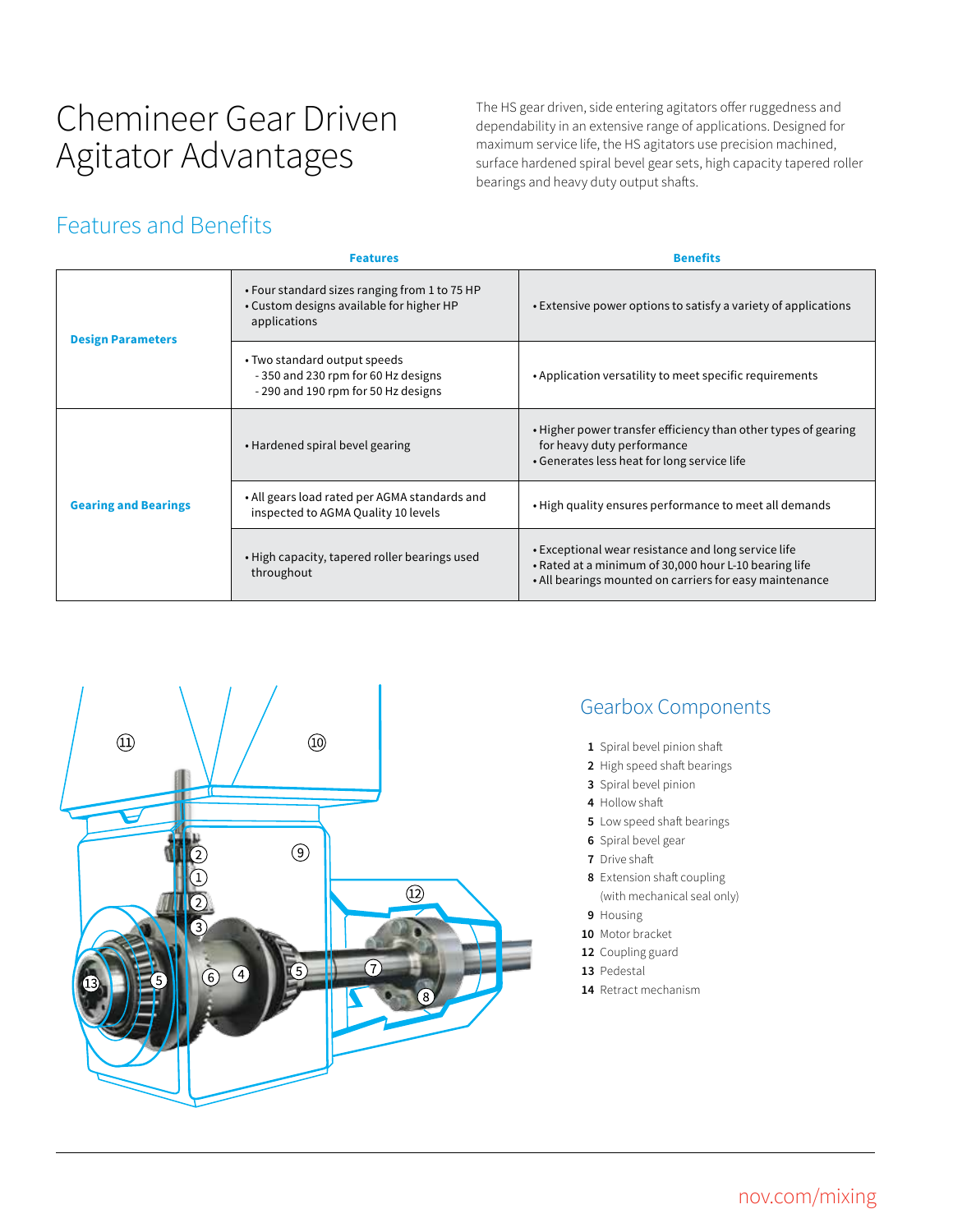## Features and Benefits

|                                | <b>Features</b>                                                                                                               | <b>Benefits</b>                                                                                                                   |  |  |  |
|--------------------------------|-------------------------------------------------------------------------------------------------------------------------------|-----------------------------------------------------------------------------------------------------------------------------------|--|--|--|
|                                | • Large low speed shaft                                                                                                       | • Resists deflection and prevents gear misalignment                                                                               |  |  |  |
| <b>Shafts and Seals</b>        | · Rugged, high quality extension shaft                                                                                        | · Minimizes deflection for excellent sealing and extended<br>seal life                                                            |  |  |  |
|                                | • Output shafts available in carbon steel,<br>304 stainless steel, 316 stainless steel and<br>other alloys                    | • Application versatility to meet a wide range of applications                                                                    |  |  |  |
|                                | • Packed stuffing box and single, split or double<br>mechanical seals and slurry seal are available                           | • Shaft sealing options provide versatility to cost effectively<br>meet customer preferences<br>• Improves uptime of your process |  |  |  |
|                                | • Easy seal change out                                                                                                        |                                                                                                                                   |  |  |  |
|                                | • Drive housing, motor bracket and pedestals are<br>all fabricated from steel plate, machine welded<br>and precision machined | • Reduces noise level<br>• Rugged protection of gearing for long service life<br>• Accurate bearing alignment                     |  |  |  |
| <b>Housing and Lubrication</b> | • Compact, right angle configuration                                                                                          | • Takes up less space<br>· Minimizes overhung load and reduces nozzle reinforcement<br>requirements                               |  |  |  |
|                                | · Splash lubricated                                                                                                           | • Ensures vital lubrication to gears and bearings at all operating<br>speeds for long service life                                |  |  |  |
|                                | • Double lip seals on drive shafting                                                                                          | • Prevent oil loss or contaminant infiltration for long service life                                                              |  |  |  |
| <b>Tank Shut Off</b>           | • A standard tank shut off device contains vessel<br>contents during routine maintenance                                      | . No need to disassemble the agitator for routine maintenance<br>to minimize downtime and cost                                    |  |  |  |



- **1** Retract bolt assembly
- **2** Bearings
- **3** Hollow drive shaft
- **4** Spiral bevel gear **5** Split tapered collar
- **6** Spiral bevel gear

- **1** Extension shaft
- **2** Mounting flange
- **3** Shut off collar
- **4** Cartridge seal
- **5** Housing (integral with mounting flange)
- **6** Throttle bushing

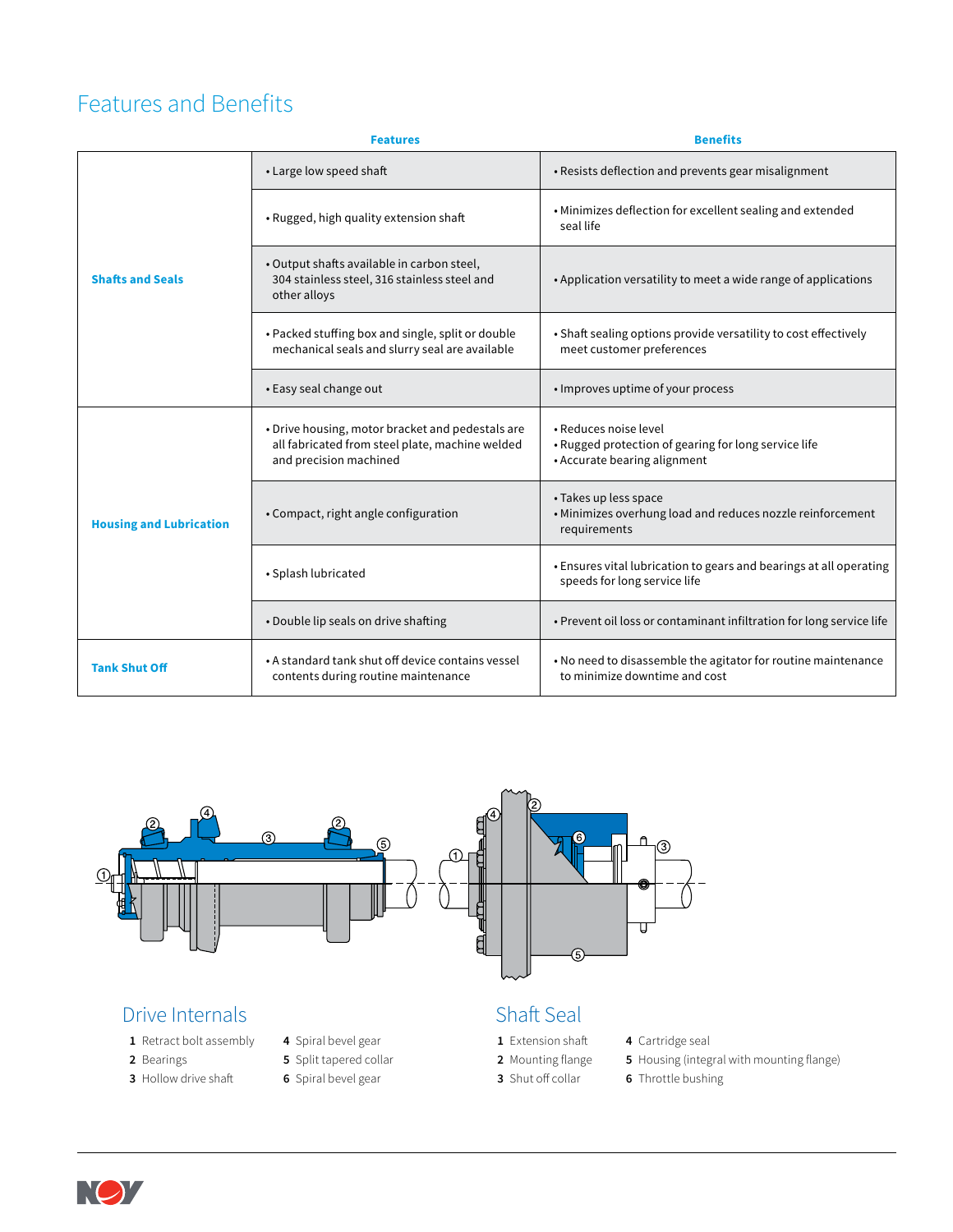# Gear Driven Agitator Dimensions

| <b>Case Size</b> | 1      | 2      | 3       | 4       |  |
|------------------|--------|--------|---------|---------|--|
| B                | 11"    | 11"    | 14"     | 17.25"  |  |
| C                | 6.5"   | 6.5"   | 8.5"    | 10.5"   |  |
| D                | 25.5"  | 25.5"  | 32.125" | 38.5"   |  |
| E                | 19.75" | 19.75" | 25"     | 28.75"  |  |
| F                | 8"     | 8"     | 12"     | 12"     |  |
| G                | 5.125" | 5.125" | 7.0625" | 9.3125" |  |
| H                | 10.25" | 10.25" | 14.125" | 18.625" |  |
| J                | 26"    | 26"    | 33"     | 38"     |  |
| V                | 2"     | 2"     | 3"      | 3.5"    |  |

### Motor Dimensions (for totally enclosed and explosion proof,

1750 rpm motors)

| HP ①        |             |       |         |         |  |
|-------------|-------------|-------|---------|---------|--|
| 1150<br>rpm | 1750<br>rpm | Frame | A       | P       |  |
| 1           | 1           | 143T  | 12.25"  | 7.75"   |  |
| 1           | 1.5, 2      | 145T  | 13"     |         |  |
| 1.5         | 3           | 182T  | 14.375" | 9.25"   |  |
| 2           | 5           | 184T  | 15.375" |         |  |
| 3           | 7.5         | 213T  | 18"     |         |  |
| 5           | 10          | 215T  | 29.5"   | 11"     |  |
| 7.5         | 15          | 254T  | 22.875" | 12.75"  |  |
| 10          | 20          | 256T  | 24.625" |         |  |
| 15          | 25          | 284T  | 26.625" | 14.5"   |  |
| 20          | 30          | 286T  | 28.125" |         |  |
| 25          | 40          | 324T  | 39.625" | 16.875" |  |
| 30          | 50          | 326T  | 31.125" |         |  |
| 40          | 60          | 364T  | 32.5"   |         |  |
| 50          | 75          | 365T  | 33.5"   | 18.5"   |  |

### Agitator Dimensions Motor Dimensions Mounting Dimensions

| <b>Case Size</b> | 1           | $\overline{2}$ | 3           | 4           |  |
|------------------|-------------|----------------|-------------|-------------|--|
| Κ                | 20.75"      | 20.75"         | 27.125"     | 31.625"     |  |
| L                | 6.25"       | 6.25"          | 7.75"       | 9.875"      |  |
| M                | $66" - 72"$ | $66" - 72"$    | $78" - 84"$ | $90" - 96"$ |  |
| N                | 21.375"     | 21.375"        | 27.6875"    | 33.5"       |  |
| R                | 27"         | 27"            | 34"         | 37"         |  |
| s                | 0.4375"     | 0.4375"        | 0.5625"     | 0.6875"     |  |
| T                | 2"          | 2"             | 2.25"       | 2.5"        |  |
| U                | 4"          | 4"             | 4.5"        | 5"          |  |

➀ 230 rpm units use 1150 rpm motors; 350 rpm units use 1750 rpm motors

➁ Impeller diameter and other options to suit application



**HS**

20° 30°<br>TYP ರ a  $\overline{A}$ Ÿ  $3"$  MAX  $\rightarrow$ T U) (G⊁  $\mathsf H$ 

OPTIONAL ROD TIE SUPPORTS<br>(EXACT POSITIONING OF THE ROD SHOES<br>DETERMINDED IN FIELD)

 $\frac{P}{DIA}$ 

 $\leftarrow$  2" MAX.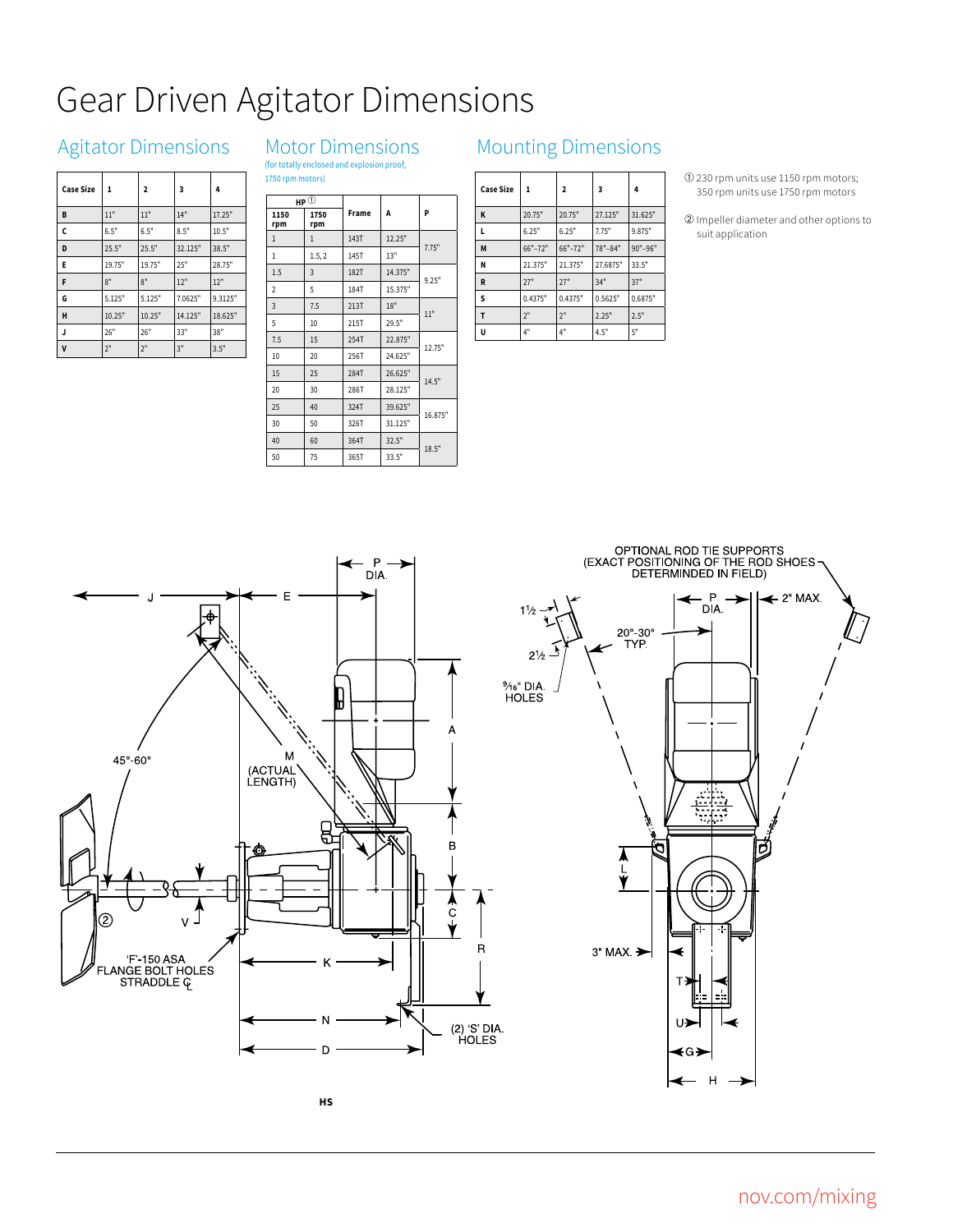# Prochem Belt Driven Agitator Advantages

The PB and MD belt driven, side entering agitators provide easy to maintain configurations that minimize downtime and maintenance costs. Field proven performance for over 40 years makes Prochem agitators the ideal choice for a broad range of applications.

# Features and Benefits

|                          | <b>Features</b>                                                                                                                                                                                  | <b>Benefits</b>                                                                                                                                                       |  |  |  |  |
|--------------------------|--------------------------------------------------------------------------------------------------------------------------------------------------------------------------------------------------|-----------------------------------------------------------------------------------------------------------------------------------------------------------------------|--|--|--|--|
|                          | • Standard belt drive service factor is 1.3 with<br>optional 1.5 and 2.0 available                                                                                                               | • Aligns with customers' equipment specification requirements                                                                                                         |  |  |  |  |
| <b>Design Parameters</b> | • Up to 300 HP as standard with designs up to 400<br>HP available (PB); up to 250 HP as standard with<br>designs up to 500 HP available (MD)                                                     | • Extensive power options to satisfy a variety of applications                                                                                                        |  |  |  |  |
|                          | • Wetted parts available in many highly corrosion<br>resistant materials including 316 stainless steel,<br>317L stainless steel, hastelloy C or titanium and<br>other alloys available as needed | • Corrosive and abrasive environments can be easily handled<br>• Extends service life of wetted parts<br>• Can meet a wide range of application requirements          |  |  |  |  |
|                          | . Pillow block bearing configuration (PB)                                                                                                                                                        | . No field alignment of bearings or packing needed due to<br>prealignment on integral mounting base<br>• Easily accessible bearings access for economical maintenance |  |  |  |  |
| <b>Bearings</b>          | • Enclosed bearing cartridge configuration (MD)                                                                                                                                                  | · Innovative design allows quick and easy replacement of<br>bearings as a unit to reduce downtime                                                                     |  |  |  |  |
|                          | . Minimum B-10 bearing life of 100,000 hours                                                                                                                                                     | • Long bearing life for low cost of ownership                                                                                                                         |  |  |  |  |
|                          | • Bearing shields and slingers are standard                                                                                                                                                      | . Protects bearings from the process fluid for long bearing life                                                                                                      |  |  |  |  |





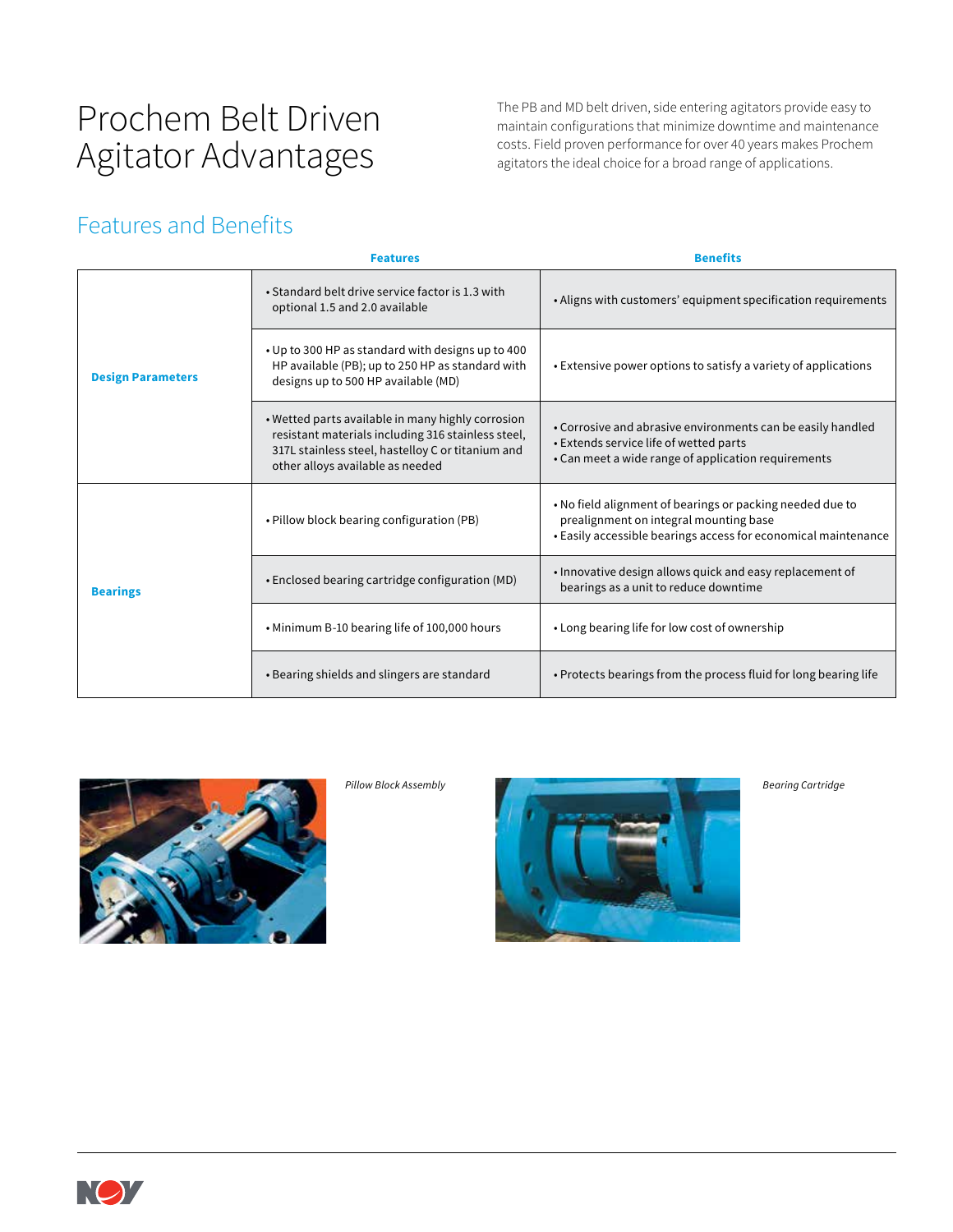# Features and Benefits

|                               | <b>Features</b>                                                                                                                                                                          | <b>Benefits</b>                                                                                                   |  |  |  |  |
|-------------------------------|------------------------------------------------------------------------------------------------------------------------------------------------------------------------------------------|-------------------------------------------------------------------------------------------------------------------|--|--|--|--|
|                               | • Shaft diameters up to 7 inches                                                                                                                                                         | • Wide range of shaft options increases application versatility                                                   |  |  |  |  |
| <b>Shafts and Seals</b>       | • Shafts designed to handle up to 10 times the<br>normal operating load at full torque                                                                                                   | . Optimal performance and long service life in the most difficult<br>applications                                 |  |  |  |  |
|                               | • Packed stuffing box and single, split or double<br>mechanical seals are available                                                                                                      | • Shaft sealing options provide versatility to cost effectively<br>meet customer preferences                      |  |  |  |  |
|                               | • Chrome plated shaft sleeves are available                                                                                                                                              | • Extends shaft life in highly corrosive or abrasive applications<br>to minimize costs                            |  |  |  |  |
|                               | • Ultra VX belts and sheaves are used on both the<br>PB and MD agitators                                                                                                                 | • Provides economical power transmission with shock<br>absorbing capability for optimal performance and long life |  |  |  |  |
|                               | • Made to OSHA standards                                                                                                                                                                 | • Ensures operational safety of belt driven equipment                                                             |  |  |  |  |
| <b>Belt Drives and Guards</b> | • Ample ventilation regulates temperature                                                                                                                                                | • Cooler running agitators extend service life for low total cost<br>of ownership                                 |  |  |  |  |
|                               | • Guards on units with 3 inch or larger shafts<br>contain access holes for adjusting belts                                                                                               | . Quick and easy maintenance reduces costs                                                                        |  |  |  |  |
| <b>Housing and Mounts</b>     | • Designed to withstand severe loads many times<br>that of typical application requirements                                                                                              | · Quality construction extends service life                                                                       |  |  |  |  |
| <b>Tank Shut Off</b>          | • Optional tank shut off device contains vessel<br>. No need to disassemble the agitator for routine maintenance<br>to minimize downtime and cost<br>contents during routine maintenance |                                                                                                                   |  |  |  |  |



Tank Shut Off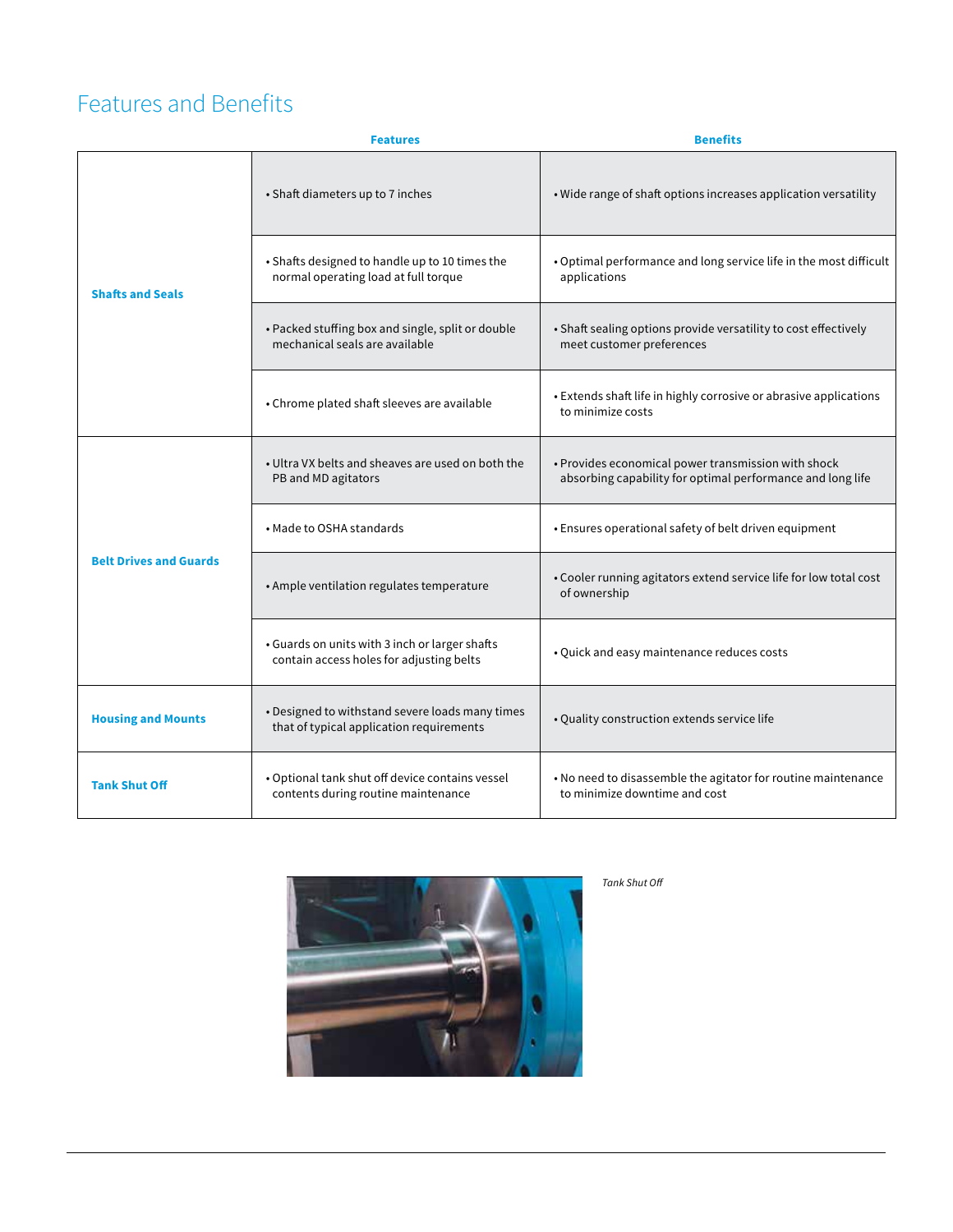# Belt Driven Agitator Dimensions

## Agitator Dimensions

| Model         | A     | В     | c     | D     | F     | F     | G     | н     | J      | K     | г     | M    | N               | <b>Net Weight</b> |
|---------------|-------|-------|-------|-------|-------|-------|-------|-------|--------|-------|-------|------|-----------------|-------------------|
| <b>20PB1S</b> | 20.5" | 23.0" | 23.0" | 22.3" | 8.6"  | 5.8"  | 34.3" | 8.0"  | 120.3" | 31.8" | 4.9"  | 1.0" | 3.8"            | 400               |
| 30PB1S        | 20.5" | 29.0" | 32.3" | 25.2" | 10.5" | 6.8"  | 37.3" | 8.0"  | 28.1"  | 44.3" | 6.6"  | 1.3" | 3.8"            | 890               |
| 40PB1S        | 30.0" | 34.0" | 43.8" | 33.8" | 12.8" | 7.3"  | 48.8" | 10.0" | 41.9"  | 63.8" | 8.5"  | 1.3" | 4.8"            | 2000              |
| 50PB1S        | 39.0" | 43.0" | 56.3" | 35.9" | 15.4" | 9.0"  | 55.9" | 15.0" | 50.1"  | 78.3" | 10.3" | 1.5" | 4.8"            | 2530              |
| 60PB1S        | 43.0" | 47.0" | 56.3" | 39.8" | 15.7" | 11.0" | 59.8" | 15.0" | 50.1"  | 78.3" | 13.3" | 1.8" | 4.8"            | 3240              |
| <b>20MD1S</b> | 4.0"  | 12.0" | 15.0" | 23.0" | 20.1" | 5.8"  | 32.1" | 7.0"  | 20.3"  | 31.8" | 5.0"  | 4.8" | -               | 350               |
| 25/30MD1S     | 5.0"  | 14.0" | 18.0" | 32.3" | 23.4" | 6.8"  | 34.3" | 7.0"  | 128.1" | 44.3" | 7.0"  | 3.7" | $\qquad \qquad$ | 770               |
| 35/40MD1S     | 6.0"  | 18.0" | 22.0" | 43.8" | 28.1" | 7.3"  | 45.6" | 10.0" | 41.9"  | 63.8" | 8.6"  | 7.4" | -               | 1740              |
| 45/50MD1S     | 7.0"  | 24.0" | 30.0" | 56.3" | 36.1" | 9.0"  | 57.1" | 15.0" | 50.1"  | 78.3" | 10.0" | 5.8" | $\qquad \qquad$ | 2200              |
| 55/60/65MD1S  | 10.3" | 23.8" | 28.8" | 56.3" | 34.0" | 11.0" | 57.5" | 15.0" | 50.1"  | 78.3" | 11.0" | 8.3" | -               | 2820              |

**1** Net weight does not include motor, impeller or shafting beyond mounting surface, all weights are in pounds and are approximate



**PB** S configuration shown C & Z configurations available





**MD** S configuration shown C & Z configurations available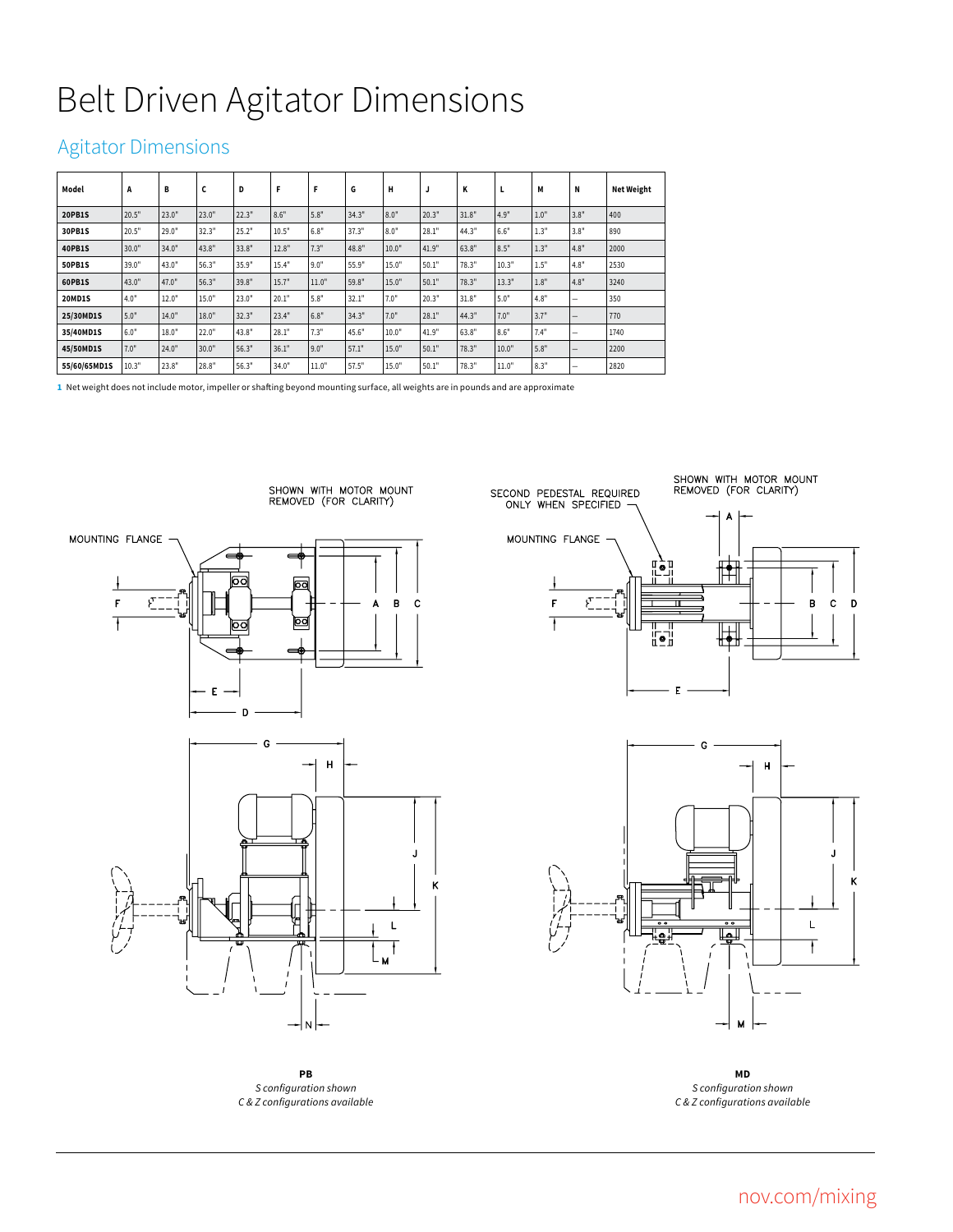# Advanced Impeller Technology

The premier impeller for our side entering units is the WSE-3 which provides high pumping and low shear rates.

This proven performer offers:

- Reduced wear through lower tip speeds
- Hydrodynamic design for greater cavitation resistance than other impeller designs
- Easier maintenance with bolted blade construction
- High efficiency for maximum pumping action resulting from its hydrofoil design

In addition to the WSE-3 impeller, we also offer the Mark III or HE-3S upon request. Each impeller offers unique performance characteristics for specific application requirements.



*HE-3S WSE-3 Mark III*

# Industry Leading Aftermarket and Technical Support

| <b>Features</b>                                                                                          | <b>Benefits</b>                                                                       |
|----------------------------------------------------------------------------------------------------------|---------------------------------------------------------------------------------------|
| • Extensive network of factory trained field sales representatives<br>and in house application engineers | • Experienced application specialists provide effective fluid mixing solutions        |
| • Superior field technical support and an extensive inventory<br>of replacement parts available          | . Installation, maintenance and troubleshooting support reduces downtime<br>and costs |
| • 24/7 hotline available                                                                                 | $\cdot$ Call +1-937-926-1724                                                          |